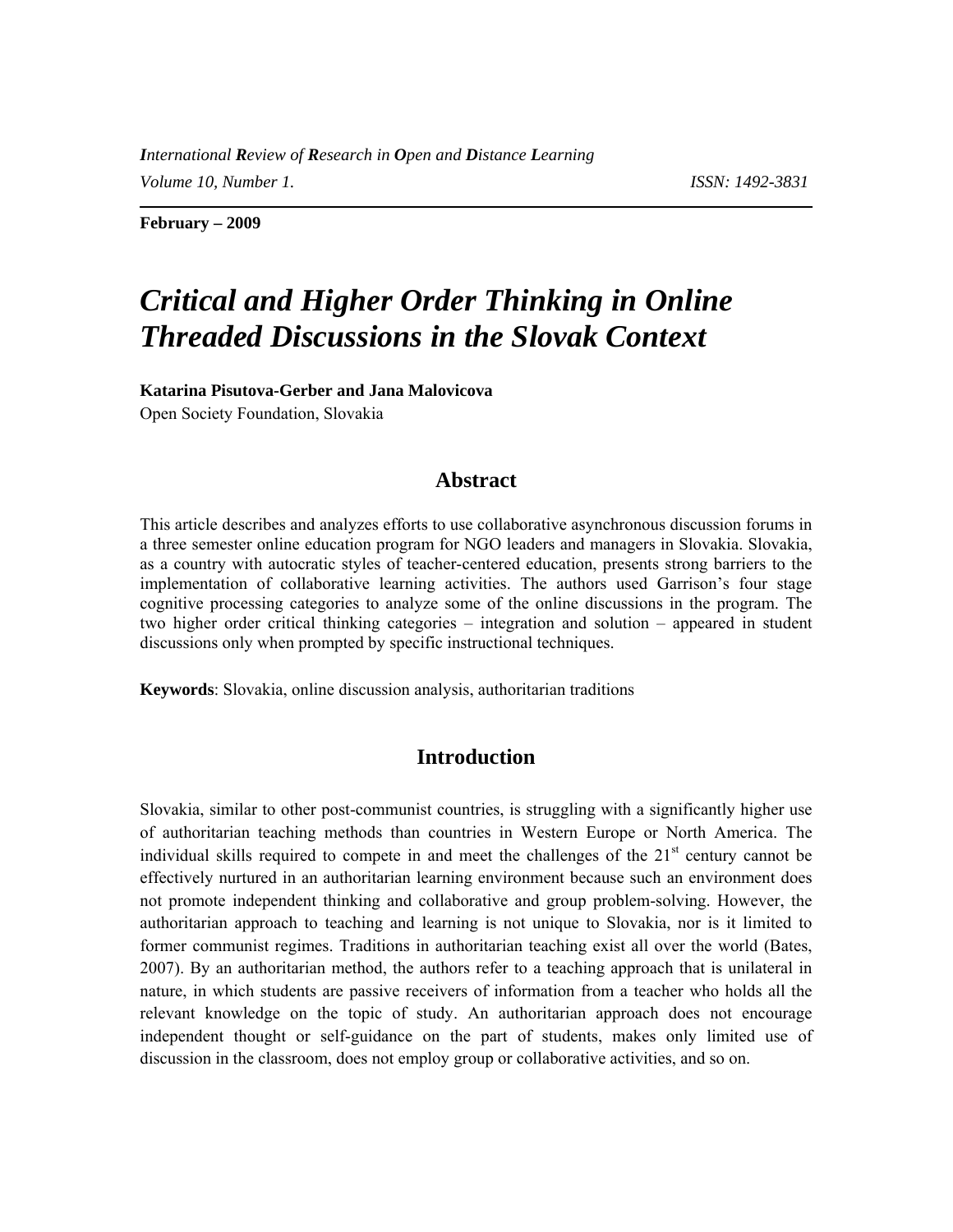teacher-centered and student-centered practices. Although the teacher-centered approach is still Page  $\vert$  2 In the United States, we see a classic authoritarian style of schooling called the "factory model" (Rogoff, Paradise, Arauz, Correa-Ch´avez, & Angelillo, 2003), which has been predominant from its rise early in the 20<sup>th</sup> century to the present day. Yet a shift toward a student-focused pedagogy began in the 1960s and now enjoys widening acceptance in the U.S. and across Western education. Cuban (2006) describes the current situation in the United States as a blending of dominant in U.S. schools, many teachers now incorporate an increasing number of studentcentered practices into their teaching routine.

To understand the stagnation in bringing change to pedagogy in Slovakia, an historical perspective is helpful. The cultures of East-Central Europe (a region comprised today of Hungary, Poland, and the Czech and Slovak Republics), have historically been associated with Western European civilization. This occurred about a thousand years ago when the kingdoms in the region accepted Roman Catholic (Western) as opposed to Byzantine (Eastern) Christianity (Szebenyi, 1992). For an entire millennium since that time, these countries were part of a common cultural sphere with the West. For the last few centuries, in particular, under the Hapsburg and Austro-Hungarian empires, they were considered an integral part of Western Europe. However, when totalitarian regimes took over following World War II, the traditional authoritarian teaching style became not only common practice but a rigid paradigm that together with the active suppression of independent thought relegated the region's pedagogy to a political tool for sedating society. In the words of Hannah Arendt: "The aim of totalitarian education has never been to instill conviction, but to destroy capacity to form any" (Arendt, 1968, p.168).

While Western Europe went through student revolts and structural changes in the 1960s and 1970s, and their education systems opened up accordingly, higher education systems in the East were not liberalized (Rozsnyai, 2003). In Poland, Hungary, and Czechoslovakia in particular, education was made widespread and accessible but became centralized, and curricula became heavily politically indoctrinated. The authoritarian approach, which was prevalent in all schools in Europe after WWII, became fixed in place in these countries and experienced little change for over 40 years (Zajda, 2007; Kaser, 2006; Livschiz, 2006).

When political change ultimately came to Central and Eastern Europe in 1989, political pressure on teaching styles diminished. The transformation of the political and economic systems in the region brought the potential for a great shift in the prevailing paradigms in education, research, science, and many other areas. As the turn of events would have it though, a decline in economic production coincided with this transformation and resulted in decreasing investment in many areas, particularly in education, with funding priorities focused more on the social and political transition (Zajda, 2007). Thus, the year 2009 will mark twenty years since the fall of these totalitarian regimes in Europe but with not much having changed in the teaching approach and practices of Slovakia and its neighbors.

In Slovakia, university courses consist of monologue lectures and term exams. In introducing online learning, the focus is often kept on technology. Issues of applying sound and visual media are explored widely, but interaction is often kept between instructor and student, and the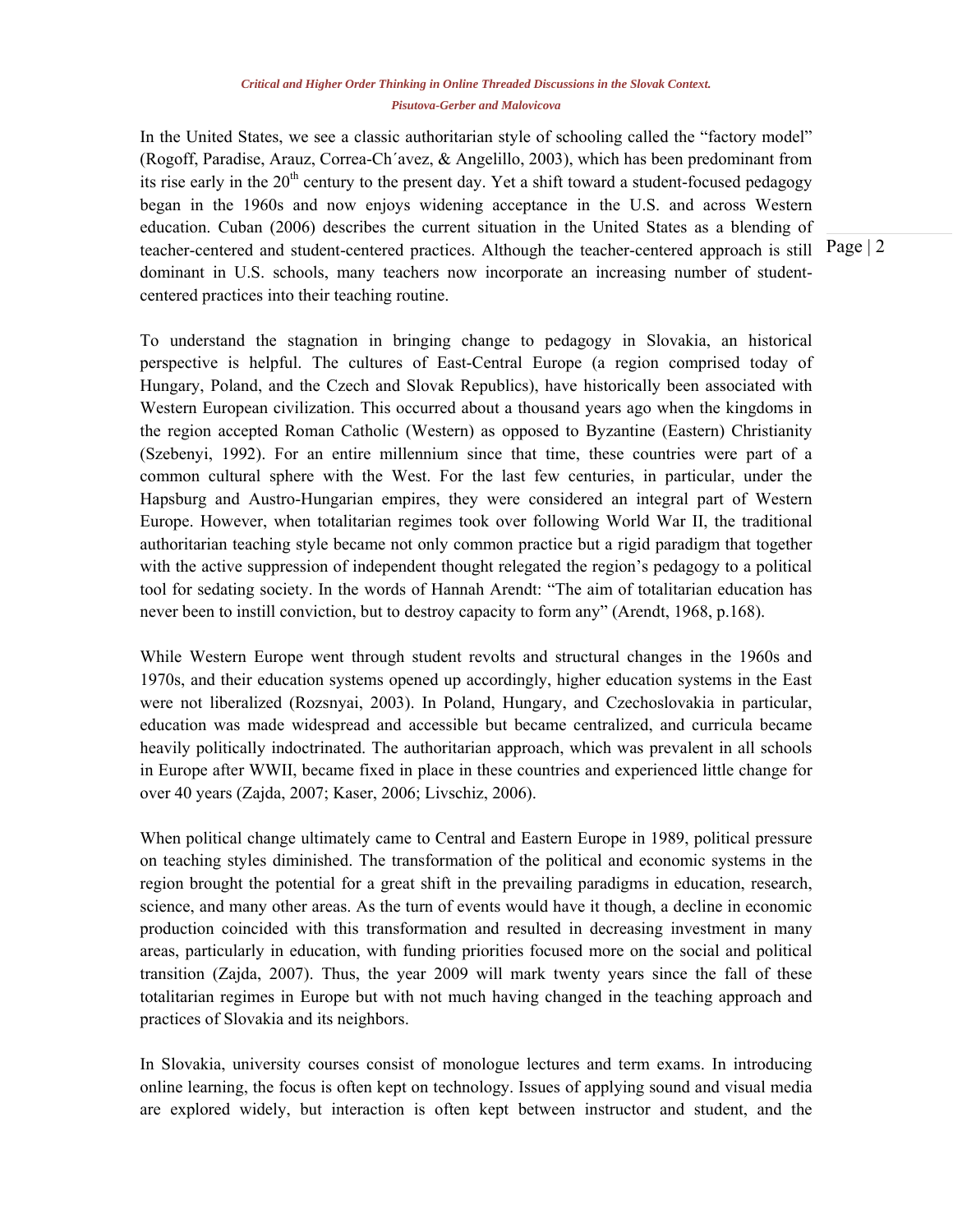authoritarian teaching style is transferred into the online environment without any significant change.

students in an effort to discover the reasons for the low quality of Slovak post-graduate education  $\text{Page} \mid 3$ Yet there are signs of change in the prevailing attitude. The number of teachers and students with international experience is slowly growing. Nejedly (2008) interviewed Slovak university and got predictable answers from those who compare their international university experience to the Slovak system. One student with international experience described how common it is in Slovakia to have a professor who reads aloud from textbooks during a lecture. This particular student claimed that he bought a laptop so that he could do his emails during the lecture and keep from falling asleep.

There are also a number of teachers, mostly with international experience, who hold critical viewpoints of the teaching practices at Slovak universities. Teachers with experience from German, British, Dutch, and US universities interviewed by Jarmila Horakova (2008) describe a complete lack of focus on developing critical thinking in students at Slovak universities. Also, Matusova (1997) criticizes Slovak university teachers for simply transferring knowledge. Burjan (2008) notes how an absence of a chance to make any decisions throughout schooling, from primary school throughout university, results in adults who require somebody else to make decisions for them and to tell them what to do. Similar opinions relating to the lack of encouragement of independent thinking and the authoritarian teaching styles at Slovak universities can be found in the work of Zabka and Mojzis (2005) and Mojzis (2008).

# **Student-Centered Collaborative Approach and Online Collaboration**

The dominant issue in education today is access to information. The amount of accessible information is large and growing rapidly. The problem is how to access it efficiently, how to process it so it makes sense, and how to apply and use the information effectively. Locating reliable information resources is also a top concern. In a knowledge-based society, it is not as important to learn as it is to learn how to learn (Garrison  $\&$  Anderson, 2003).

In this sense, students need to be able to think independently, to analyze and evaluate information critically, and to work in teams. There are also authors who argue that collaboration (i.e. the socio-cultural constructivist approach) is necessary to create graduates who are able to compete in a global, knowledge-based society. Since it is not possible for one person to hold all the available knowledge on a topic, there is a need for knowledge to be held in interaction, spread among a learning community (Garvin 1994). Collaboration seems to be an inseparable component of modern teaching and learning. A shift in learning from the familiar face-to-face setting to the online environment brought a few changes and challenges, but the need to focus on collaboration as a means to enable students to think critically and to work together remains.

One of the most frequently used technologies to facilitate collaboration in online settings is an asynchronous discussion forum. Fahy (2001) even called discussions ubiquitous in distance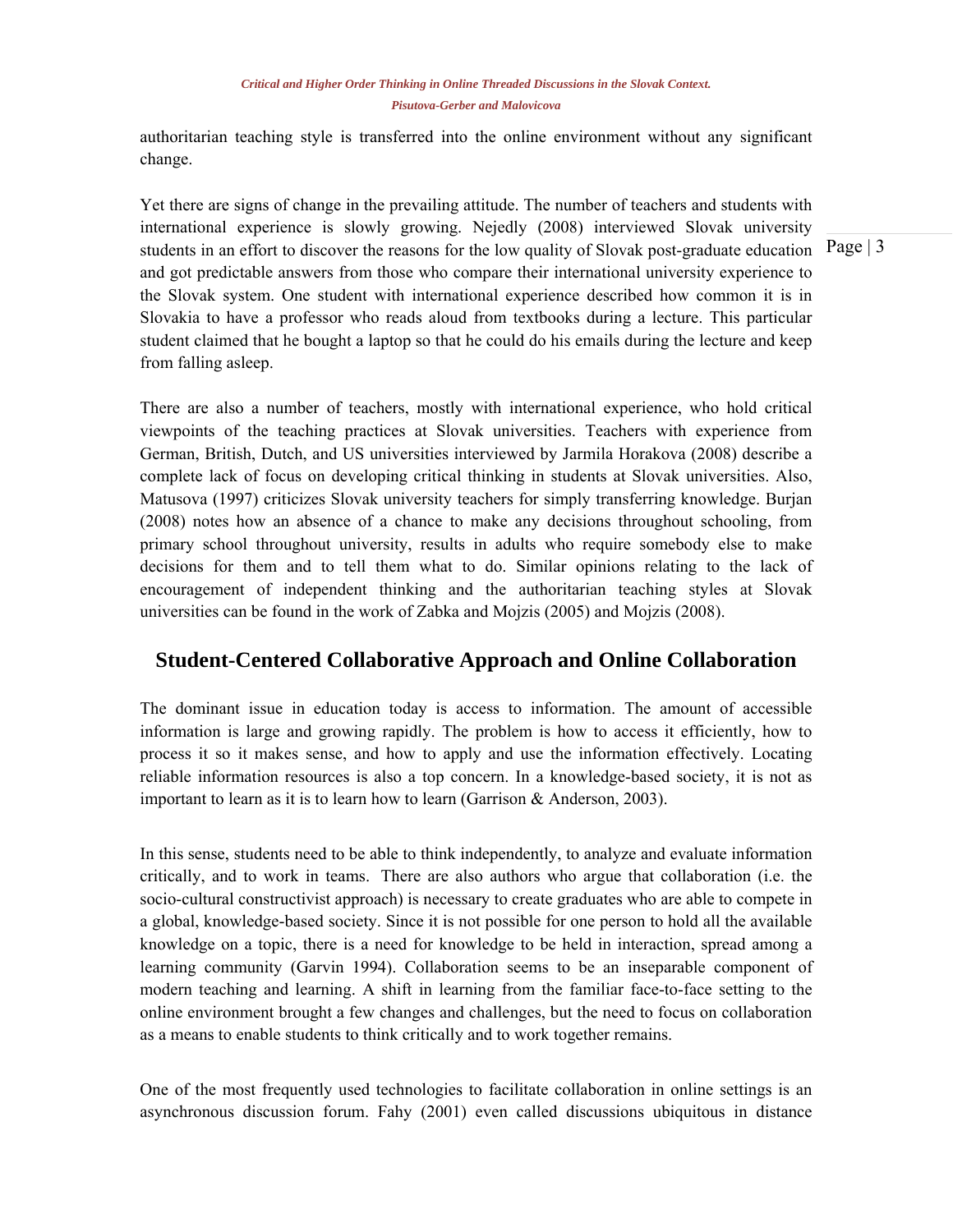education. Discussions, whether conducted in a face-to-face setting or online, are often an essential part of the course. However, online threaded discussions are in many aspects different from face-to-face discussions (Meyer, 2003). Threaded discussions focus on one speaker at a time; they leave a semi-permanent record of discussions; they don't require everybody to participate at the same time; and they enable people to spend as much time as they need to formulate their contributions.

Page | 4

### **Analysis of Discussion Content**

The written record of online discussion enables teachers and researchers to perform a thorough evaluation and analysis of it. Naturally, a simple counting of posts made by students will not provide any insight into the quality of the discussion. Content analysis of student posts is necessary to discern what level of quality and higher thinking the discussions sustained.

Within the last ten years, a number of frameworks for online discussion content analysis have been developed. In some cases, researchers adopted instruments developed for analysis of faceto-face discussions. For instance, Fahy (2006) adopted the Interaction Process Analysis (IPA), the model developed by Bale in 1950. The IPA model classifies interaction in groups of learners according to its positive and negative socio-emotional content and the amounts of giving or asking for task-related input. Other researchers applied Bloom's taxonomy of educational objectives, developed in 1956 (Meyer, 2004). Bloom's taxonomy defines six categories of student contributions: knowledge, comprehension, application, analysis, synthesis, and evaluation.

There are also a few instruments developed specifically for analysis of online discussion transcripts. For instance, Fahy, Crawford, and Ally (2001) developed Transcript Analysis Tool (TAT) based on Zhu's (1996) analytic model. TAT defines five categories of student contributions: questioning, statements, reflections, scaffolding, and references. Garrison, Anderson, and Archer (2001) developed a model based on critical thinking theory. They proposed a four stage process: (1) triggering (posing the problem), (2) exploration (search for information), (3) integration (construction of possible solution), and (4) resolution (critical assessment of solution).

By using any of the transcript analysis models, it is possible to gain valuable information about critical thinking and cognitive processes present in discussions. However, transcript analysis also raises some problems that need to be addressed. First, ethically, it is necessary to receive consent not only from lecturers but also from students for such an evaluation. Then there are the issues of objectivity and reliability. One may question objectivity when the interpreter's subjective criteria play a role in the process of categorizing and grading messages (Rourke, Anderson, Garrison & Archer, 2001, Fahy, 2006), and, hence, the reliability of the analysis itself needs to be assessed.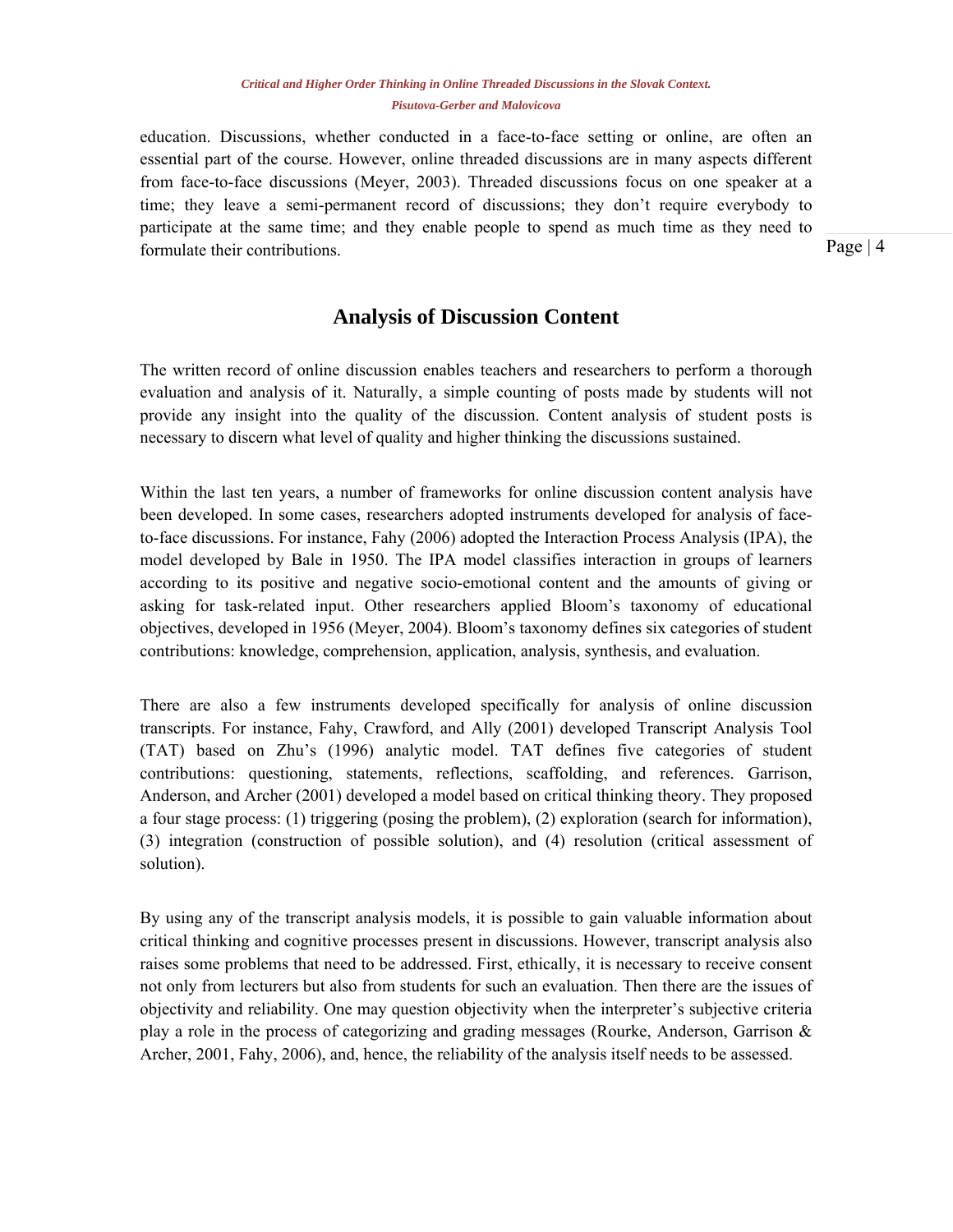# **Slovak Online Learning and Use of Collaboration**

Most online learning projects in Slovakia have been focused on technical aspects. Courses are generally offered by technically oriented business companies or technical universities; often, they are automated lectures with self-tests where students work individually and have only occasional contact with the instructor and no contact with co-learners. Some universities have tried to create their e-learning policies and strategies by dealing solely with technical aspects, such as hardware and learning management systems. The teaching approach and the pedagogy of the courses rely upon the enthusiasm of the teacher. Hence, there are only a few courses that attempt a truly student-centered collaborative approach.

However, it seems as though most managers expect that implementation of technology will also change the nature and approach to teaching and learning with no further action required (Ozvoldova, 2002). The resulting situation might be best described in the words of Katarina and Hynek Bachraty (2008): "Technologies are new, but students and teachers are the same" (p.197).

Simuth & Sarmany Schuller (2008) conducted a survey of 274 Slovak students from four different universities, which focused on possible online learning barriers. None of the students indicated that a lack of appropriate technology represents a barrier. Some students, though, complained about a lack of communication with peers. All of the students stated that the most serious barrier was the slow responses from their tutor.

In 2003, evaluative research was conducted on four of the first online courses introduced at Slovak universities. The goal was to identify barriers to the development of online learning that are typical for or unique to Slovakia (Pisutova, 2003). The study identified two online learning barriers caused by authoritarian teaching traditions:

- 1. *Teaching style and teachers' approach to problems*. For a long time regimes in Slovakia did not encourage independent thinking. The common pedagogy contained authoritative teaching styles and student memorization of facts. The shift to facilitation roles and collaborative activities represents a change for Slovak teachers. There is a strong tendency to view online learning as only publishing lectures on the Web. Of course, this does not apply to all teachers and universities. There are islands of change growing within the educational arena in Slovakia, most of them initiated as a result of funding from EU programs, USAID, or independent foundations.
- 2. *Issues of independence and responsibility and concepts of collaboration among students*. The Slovak higher education system still does not encourage independent thought in students to any significant degree. Therefore, students used to having little more asked of them than memorizing facts will find any other approach to learning to be radical and often uncomfortable. Having teachers as facilitators, students taking responsibility for their own learning, and even asking students to cooperate with their peers are all new concepts in Slovak higher education.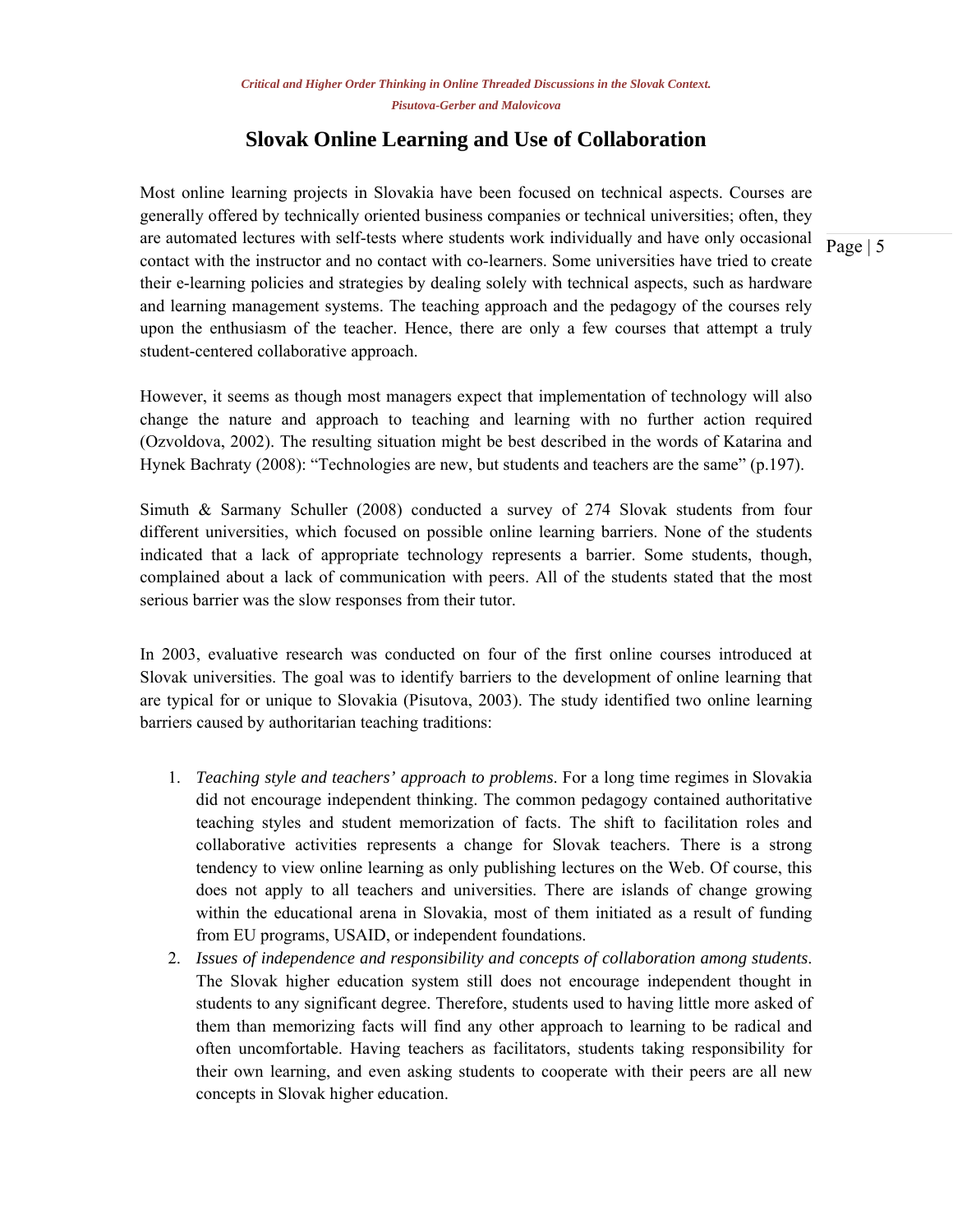# **Online Program for NGO Leaders in Slovakia**

The Open Society Foundation, in cooperation with the Centre for Education of Non-profit Organizations (CENO), developed and conducted a three-semester online program for NGO leaders in Slovakia. The first pilot run of the program is now being evaluated. For most instructors and all of the students, this was their first experience with online learning. In order to promote a sense of community for both teachers and students, every semester began and ended with a face-to-face meeting. Introductory meetings at the beginning of each semester served to introduce teachers and students to one another and to the coursework and focused on explaining the advantages and principles of peer interactions and group work. Beginning in the second semester, two additional voluntary face-to-face training meetings were added for students who felt that they needed increased personal contact; these additional meetings were designed to ease students' fears, frustration, and confusion related to online participation. The open source learning management system, Moodle, was used because of its cost efficiency but, more importantly, because of its full support for the Slovak language. Also, CENO technical administrators already had experience with this system, which enabled them to handle the technical side of the program and to provide effective technical support for students.

Before beginning preparation of the courses, authors and tutors went through basic training, which was provided by the Slovak Technical University in Bratislava. The authors and tutors gained basic knowledge in online learning and the associated technologies and worked closely with an instructional designer for each course. In the planning stage, the value of collaborative assignments and discussions as learning tools had to be explained numerous times. Even during implementation of the course, though, some aspects of the usefulness of these activities needed to be re-explained and reinforced with the tutors.

In the first semester, students were encouraged to participate in asynchronous discussions, but participation was not obligatory. Questions related to the course topic were posted in a discussion forum each week, and students were encouraged to answer them and analyze the answers. Sixteen students generated 270 messages in 61 threads in this discussion forum. In the second semester, an obligatory discussion assignment was introduced. Students were asked to answer an analytical course topic question and to draw conclusions based on their own practical experience and on course theory. The question was as follows: "Provide an example of a negative experience as a project manager and provide suggestions how to avoid such a situation." They were then asked to react to at least two answers of classmates in a substantive way. In this discussion forum, there were 58 messages in one thread created by 16 students. The general forum in the second semester consisted of 158 messages in 25 threads. In the third semester, two more similar obligatory discussions were used.

On the whole, students evaluated the program as very successful and satisfactory. In fact, 15 out of 16 students admitted into the first semester completed all three semesters successfully, which is an unusually strong course retention rate, especially given the fact that this was their first online course. The students were happy with the technical support provided as well as with the response time and supportive conduct of their tutors.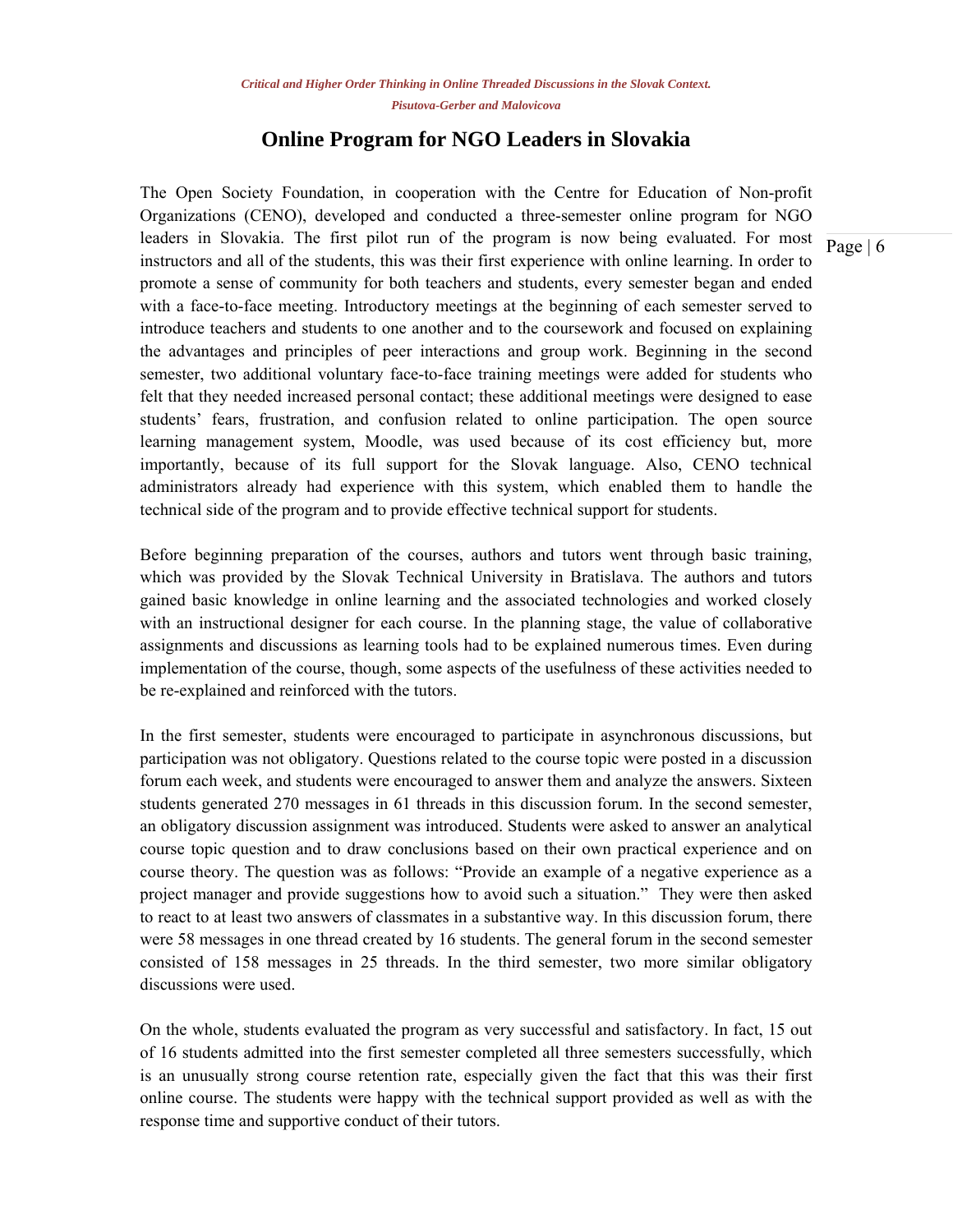# **Methodology**

Page | 7 Data for evaluation of the courses were gathered from observations of online interactions of students with tutors and among students during the course as well as from questionnaires given to students at the end of each semester and interviews with tutors and students at the end of the full program. In order to understand the thinking processes and to be able to determine how our threaded discussions worked, we decided to use Garrison's (2001) Critical Thinking Categories (CTC) model. We analyzed general discussion in the first and second semester and then conducted a separate analysis of obligatory discussion in the second semester.

For the analysis, we placed each contribution into one of four categories as defined by Garrison: (1) triggering (posing the problem); (2) exploration (search for information); (3) integration (construction of possible solution); and (4) resolution (critical assessment of solution). Further examples of these categories, their indicators, and the socio-cognitive processes captured by the indicators, are presented in Table 1, taken in total from Garrison et al.

### **Table 1**

| Category    | Indicators                     | Socio-cognitive Processes                 |  |
|-------------|--------------------------------|-------------------------------------------|--|
| Triggering  | Recognizing the problem        | Presenting background information that    |  |
|             |                                | culminates in a question                  |  |
|             | Sense of puzzlement            | Asking questions                          |  |
|             |                                | Messages that take discussion in a        |  |
|             |                                | different direction                       |  |
| Exploration | within<br>online<br>Divergence | contradiction<br>Unsubstantiated<br>of    |  |
|             | community                      | previous ideas                            |  |
|             | Divergence<br>within<br>single | Many different ideas/themes presented     |  |
|             | message                        | in one message                            |  |
|             |                                | narratives/descriptions/facts<br>Personal |  |
|             | Information exchange           | (not used as evidence)                    |  |
|             |                                | Author explicitly characterizes message   |  |
|             | Suggestions for consideration  | as exploration-e.g. Does that seem right? |  |
|             |                                | Adds to established points, but does not  |  |
|             | Brainstorming                  | systematically defend/justify/develop     |  |
|             |                                | Offers unsupported opinions               |  |
|             | Leaps to conclusions           |                                           |  |
| Integration | Convergence<br>group<br>among  | Reference to previous message followed    |  |
|             | members                        | by substantiated agreement, e.g. I agree  |  |
|             |                                | because                                   |  |

*Categories of Contributions (Based on Garrison et al.)*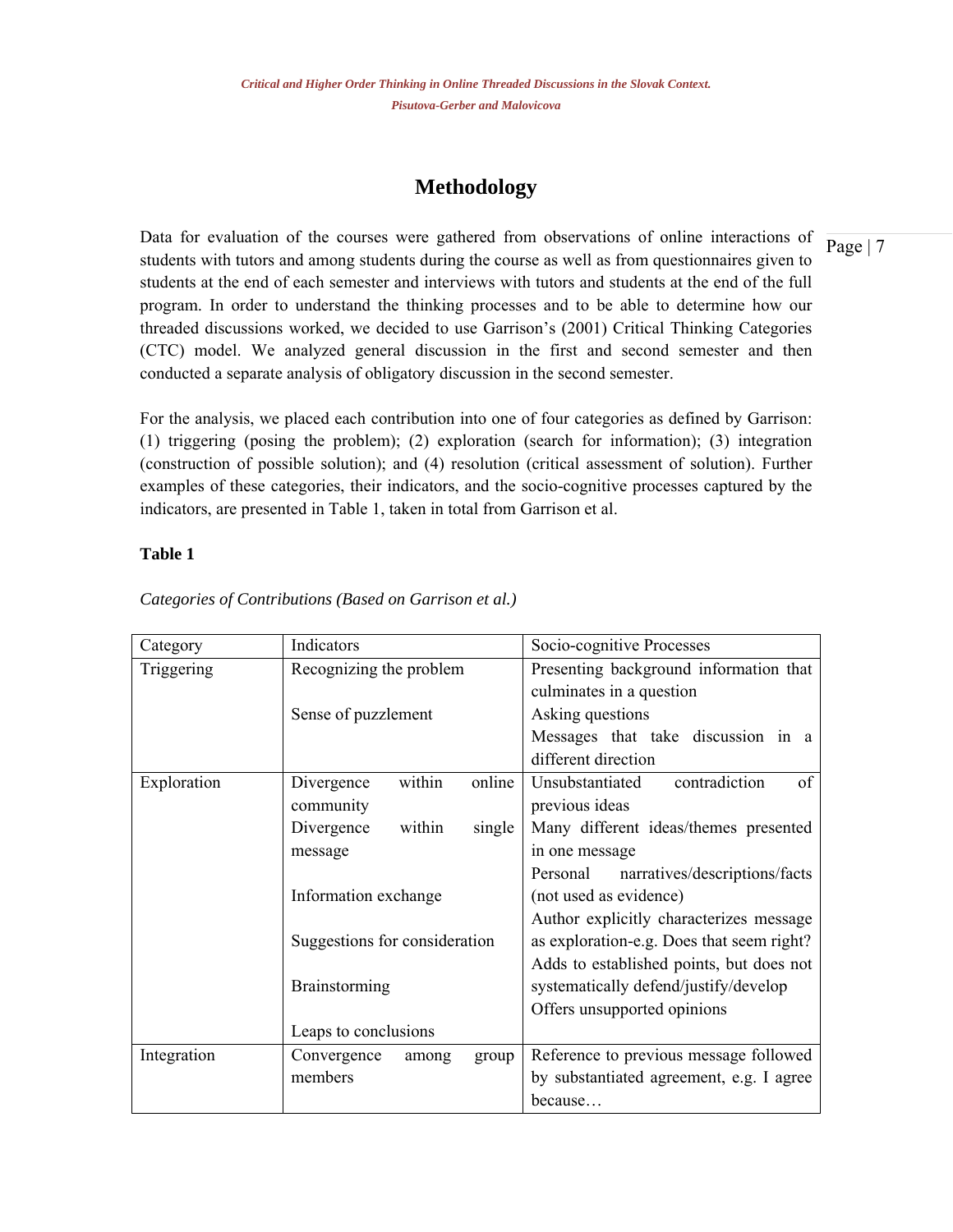| Critical and Higher Order Thinking in Online Threaded Discussions in the Slovak Context. |                                       |  |
|------------------------------------------------------------------------------------------|---------------------------------------|--|
|                                                                                          | <b>Pisutova-Gerber and Malovicova</b> |  |

|          | Convergence within a single<br>message<br>Connecting ideas, synthesis<br>Creating solutions | Building on, adding to other's ideas<br>Justified, developed, defensive, yet<br>tentative hypotheses<br>Integrating information from<br>various<br>sources: textbook, articles, personal<br>Page<br>experience<br>Explicit characterization of message as a |  |
|----------|---------------------------------------------------------------------------------------------|-------------------------------------------------------------------------------------------------------------------------------------------------------------------------------------------------------------------------------------------------------------|--|
| Solution | application to real<br>Vicarious<br>world<br>Testing solutions<br>Defending solutions       | solution                                                                                                                                                                                                                                                    |  |

SOURCE: Garrison et al. (2001), p. 15-16.

We also used, in a similar way to Garrison et al. and later Meyer (2003), a fifth category for contributions that did not fit into any of the previous categories and included social and other posts unrelated to the course content. The unit of analysis was the complete posting of the student, as in Garrison (2001). However, given the length and complexity of some student postings, this was problematic. The issue was resolved by assessing the contribution's main, or predominant, quality, which introduced a subjective aspect to the analysis.

In order to eliminate at least some of the subjectivity, both authors made categorizations of postings independently. It was discovered that 84% of messages were in categories labeled identically by both authors. Since our total number of messages was not extremely high (270 in general discussion in the first semester, 158 for the second semester, and 58 for the obligatory discussion in the second semester), we were able to discuss the categorizing of the remaining 16% of messages and decide on their category placements together.

# **Results**

In order to illustrate our point, we present here results and analysis of discussions for only the first and the second semesters. Analysis of discussions in the third semester shows results very similar to discussions in the second semester. Table 2 shows the percentage of messages in each of the five categories used for the three discussion forums analyzed.

#### **Table 2**

*Categorizing of Discussions* 

| Category   | <b>General Discussion</b> | <b>General Discussion</b> | <b>Obligatory Discussion</b> |
|------------|---------------------------|---------------------------|------------------------------|
|            | Semester 1                | Semester 2                | Semester 2                   |
| Triggering | $.5\%$                    | $3\%$                     | $3.4\%$                      |

 $8$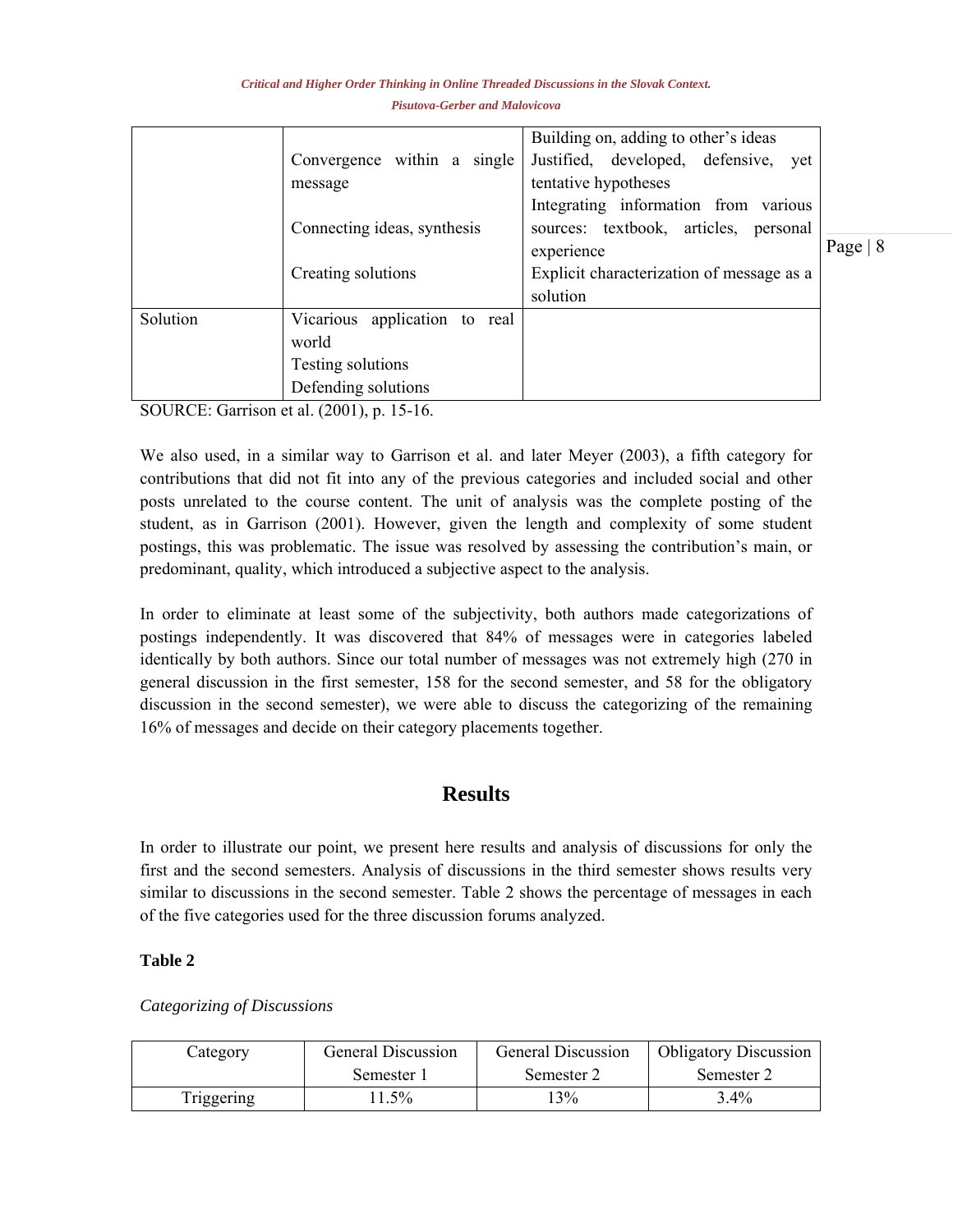| Exploration | 20.8% | 27.5% | 36.2%  |
|-------------|-------|-------|--------|
| Integration | $0\%$ | $0\%$ | 37.9%  |
| Solution    | $0\%$ | $0\%$ | 20.7%  |
| Other       | 67.7% | 59.5% | $.8\%$ |

Page | 9

Clearly, general discussion forums were used mostly for resolving administrative and technical problems, and the part of the discussion that dealt with course content did not include any higherlevel thinking. Students were primarily summarizing problems and exploring options. However, when not obliged to do so as part of an assignment, they made no effort to solve any of the proposed problems.

Of further interest is the evaluation feedback that students provided about the obligatory discussion activity in the second semester. Most of them acknowledged that having the opportunity to read the opinions of others and to learn about their experiences was very useful. Some of the views are presented below:

"It was a very positive experience. It gave me very useful information and insight on problems other NGOs face."

"I liked to know opinions and experiences of people who are in the field longer than me."

 "I enjoyed the discussion very much. It was free-flowing, it had variety and it gave me new information"

But they also complained that when it was obligatory for them to form and present opinions on specific issues, it required too much time and effort:

"I did not like the fact that it was compulsory. I would happily participate in a voluntary discussion, this irritated me."

"I did not feel comfortable to be asked to express my opinion. It was really hard for me."

"It required lot of my time to read all the reactions in order to choose which one I want to respond to."

"I felt like being treated like a little child – being told to participate in a discussion. Discussion should be an easy and relaxing activity people do for fun. Here we were guided to do it and forced to spend all that time reading and composing thoughts."

Teachers generally did not see much profit for themselves in using obligatory discussions in the course.

"Reading and evaluating for marking all these posts was way more time-consuming than I would ever suspect it to be."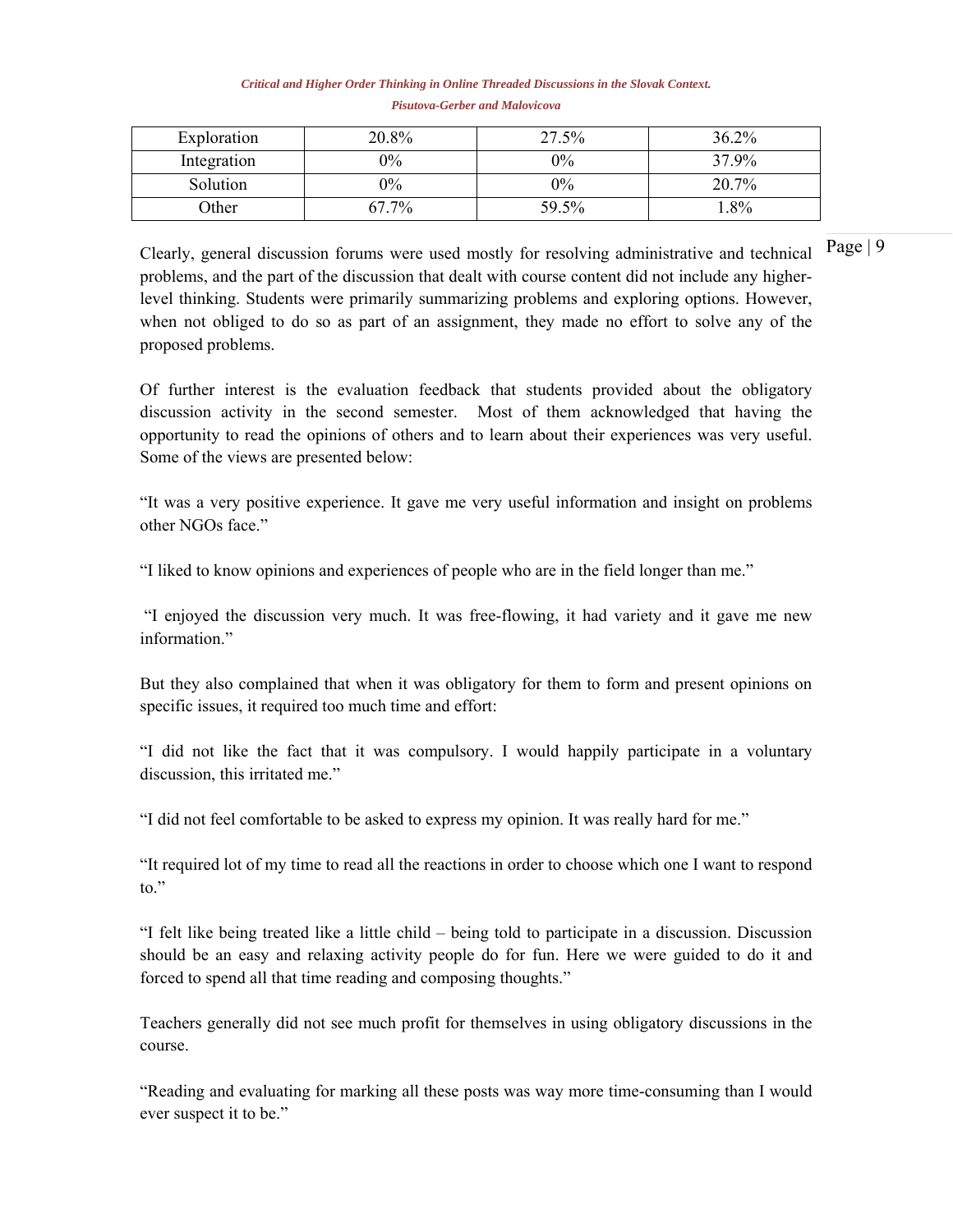"What did you say before that discussion activities were good for?"

### **Analysis**

Page | 10

We compared the analysis of the obligatory discussion from the second semester with results of Garrison et al. (2001) and Meyer (2003, 2004), who used CTC according to the Garrison method to analyze threaded discussions in courses at the University of Dakota. The comparison is shown in Table 3.

#### **Table 3**

| Category    | Obligatory | Distributions in | Distribution in | Distribution in |
|-------------|------------|------------------|-----------------|-----------------|
|             | Discussion | Garrison and     | Meyer (2003)    | Meyer (2004)    |
|             | Semester 2 | Colleagues       |                 |                 |
|             |            | (2001)           |                 |                 |
| Triggering  | $3.4\%$    | 8%               | 18.18%          | 18.4%           |
| Exploration | 36.2%      | 42%              | 50.59%          | 27.0%           |
| Integration | 37.9%      | 13%              | 22.24%          | 32.4%           |
| Solution    | 20.7%      | $4\%$            | $6.66\%$        | 19.8%           |
| Other       | 1.8%       | 33%              | 3.33%           | 2.5%            |

#### *Comparison of Results*

Both Garrison and Meyer analyzed messages in general forums of online courses, where students were discussing various issues throughout the duration of the course. In our case, we analyzed only discussion related to one specific assignment.

We assume that the low number of posts in the 'triggering' category is caused by the fact that in our case the questions were posted as part of an assignment. In most cases, students gravitated toward trying to explore, integrate, and find solutions. By being asked to find answers, they were also pushed into trying to find a solution; hence, our percentage of 'solution' category posts is higher than in the discussions analyzed by Garrison or Meyer. However, it is clear that even in the context of Slovak authoritarian traditions, it is possible to achieve higher order thinking, integration, and solution searching in asynchronous discussions by applying encouraging instructional techniques.

Biesenbach-Lucas (2004) says that instructors must design the use of technologies and the learning environment to encourage collaborative work. Edelstein and Edwards (2002) compare course design and discussion facilitation to the work of an architect: "Just as the architect will design a blueprint to provide the homebuilder direction in completing the house, the facilitator must design and manage the threaded discussion to direct students in achieving the intended learning outcomes" (Introduction section, para. 2). Edelstein and Edwards also consider active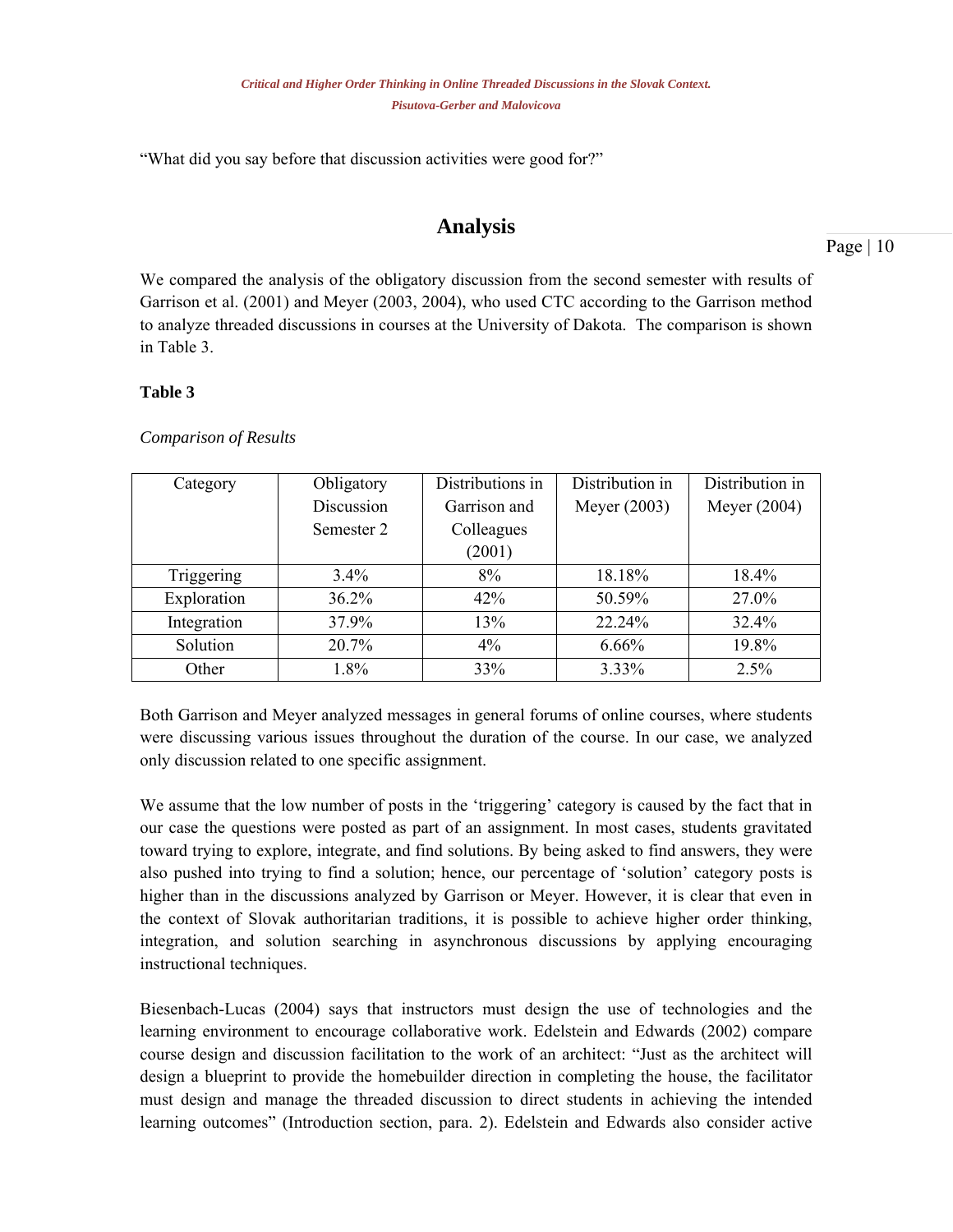and focused participation in discussions to be an expectation of most online courses. However, in the first semester in our case, although students were told that they were expected to participate regularly and substantially, the discussion showed no signs of higher order thinking.

Palloff and Pratt (2003) provide instructions on how to plan and create asynchronous discussions for young students participating in their first online course. They suggest the following:

- To create specific posting times, for example, the first response to a discussion question is due online by Wednesday,
- To be specific about the minimum number of responses to other student's posts required for particular discussion,
- To be specific about what constitutes a substantive post. A post is considered a substantive contribution to the discussion wherein a student either comments on other posts or begins a new topic. Posts like "good job", "I agree" or "I like the way you think" are important for the community building process, but students must be instructed that these are not considered substantive posts. (p.8)

This was the basic approach we used when planning the obligatory discussion task during the second semester. From the reactions of students, we could see that although they did not like being directed and they did not like that this particular discussion required increased effort, they were able to appreciate its learning value. Still, it is difficult to prompt students to participate in discussion and put effort into thinking and designing solutions without making them feel that they are being directed.

# **Conclusions and Recommendations**

Problems arising from a rigid authoritarian approach to education throughout the second half of the 20<sup>th</sup> century are being experienced by countries all across the post-communist region. For instance, Soukalova (2002) describes similar problems in the Czech Republic and Rozsnay (2003) does the same for the region of Hungary, Czech Republic, and Poland. From our study we can draw conclusions and recommendations on three levels: Recommendations for course design, recommendations for institutional management, and recommendations for more research.

Concerning course design, there are three implications:

1. Before starting design work on a course, it is important to work closely with the authors and tutors. If teachers don't understand and respect the values of collaborative methods, it is unlikely that they will apply them so that students participate and gain valuable experience. In our case, due to time and funding constraints, the training of tutors was brief, and it did not include an opportunity for them to experience and appreciate online collaborative activities as a learning tool. This hampered the use of collaborative methods during the planning period and the involvement and encouragement of tutors during discussions.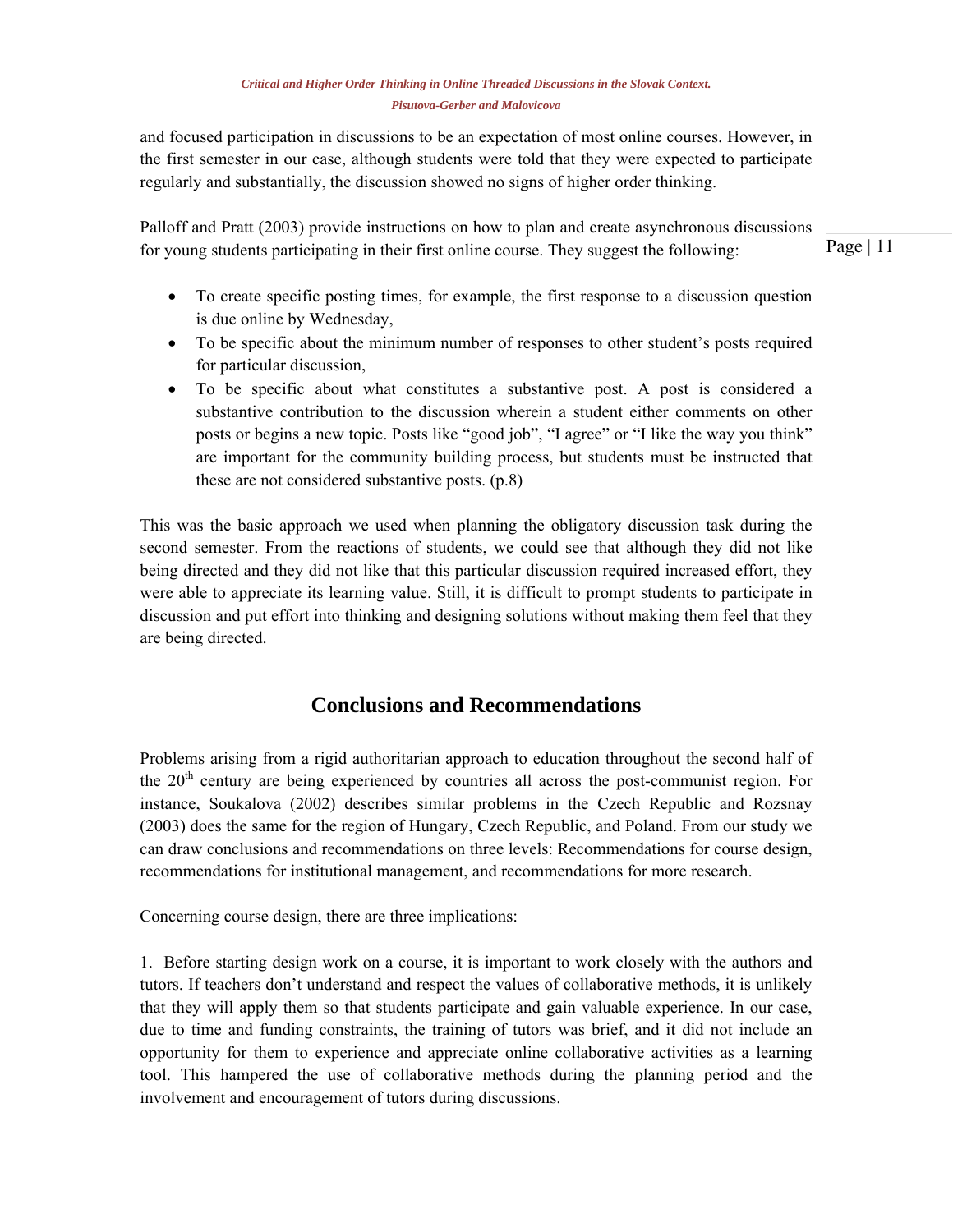2. It is important to work with students' expectations. We were able to make students understand that the course would not be "easier" because it is online. However, we failed to explain at the beginning of the course the purpose, importance, and learning value of discussions. It is necessary to ensure that students do not expect a discussion forum to be easy and relaxing.

3. Students in Slovakia do not have a great deal of experience with collaborative activities and Page  $\mid$  12 discussions. So if these activities are to be used in an online course, students need to be introduced to these methods. Instructors cannot expect students to participate enthusiastically and voluntarily in something that is so new and unfamiliar to them. Assignments consisting of discussions should be made obligatory in this environment, even if course participants are older adults. However, it is important to formulate instructions carefully so that students don't find the environment to be patronizing.

Additionally, there is a clear implication for universities or NGOs that are creating their own elearning strategies.

If e-learning is to be accepted as a new and effective form of pedagogy then it is necessary from the outset to change teachers' approaches to and perceptions of collaborative learning. E-learning policy needs to address not only technical but also methodological teacher preparation.

Due to the lack of funding and attention from education policymakers and university administrators, the online learning sector in the region of Central and Eastern Europe began its growth slightly later, and it proceeded more slowly than in Western Europe and North America. As well, thanks to authoritarian teaching traditions in the region, the number of online courses using collaborative approaches remains limited. This means also that the number of evaluative research studies on online courses that introduce the collaborative approach is low.

In order to formulate proper recommendations for strategies for training and student support, similar additional studies in the region should be conducted.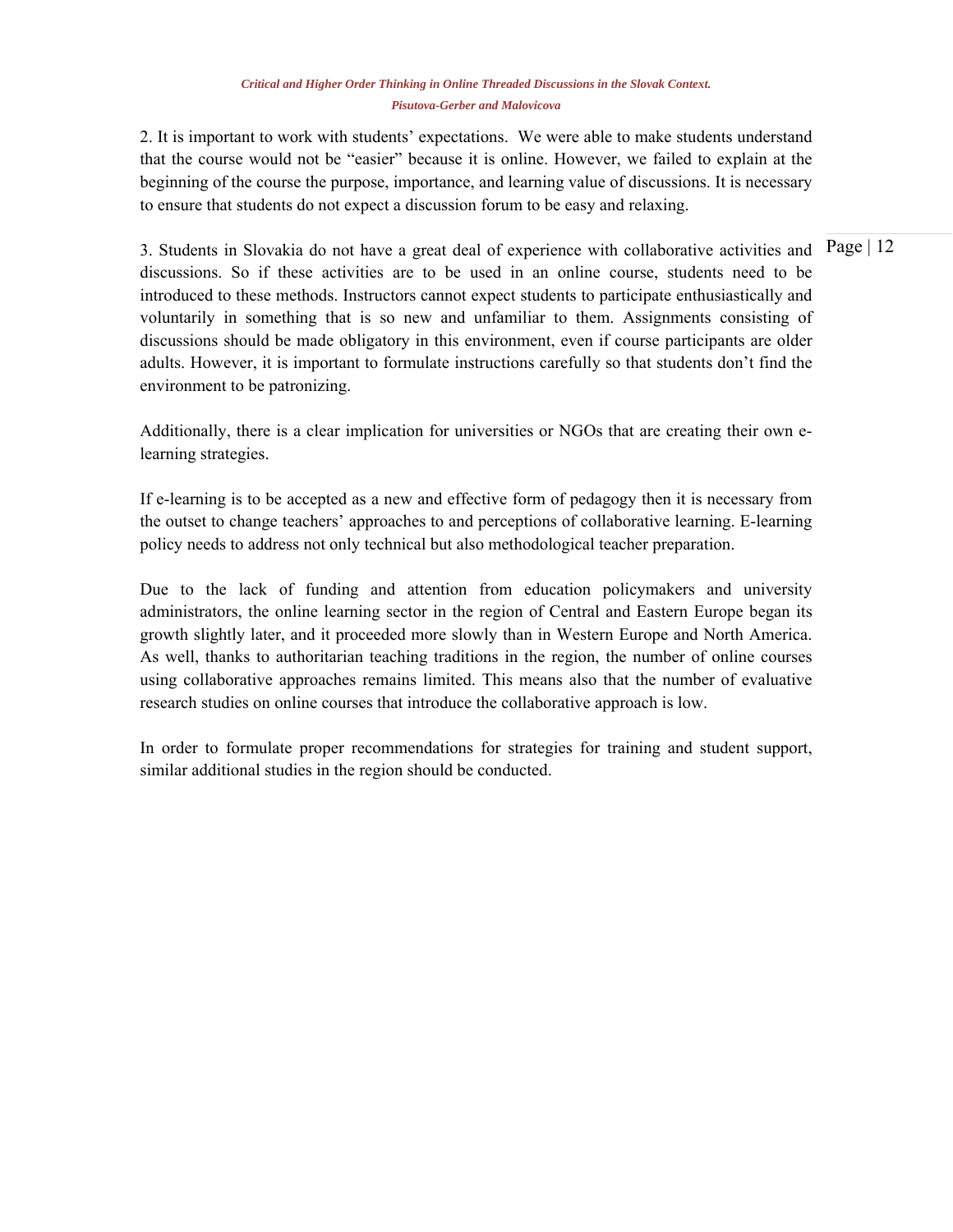### **References**

Arendt, H. (1968). *Totalitarianism*. New York: Harcourt Brace Jovanovich

- Page | 13 Bachraty, H., & Bachrata, K. (2008). Mathematical distance education and e-Learning. *Proceedings of the ICETA Conference, 2008, Kosice, Slovakia: Elfa, s.r.o.*, 197-200
- Bates, T (2007, May). *Technology as a force for change.* Paper presented at SCBEWC International Conference, Beijing, China.
- Biesenbach-Lucas, S. (2004). Asynchronous web discussions in teacher training courses: Promoting collaborative learning—or not? *AACE Journal*, *12*(2), 155-170.
- Burjan, V. (2008, October 13) Rodičia, učte svoje deti rozhodovať sa! Školy to nerobia. (Parents, teach your children to make decisions. Schools are not doing it). Message posted to [http://burjan.blog.sme.sk/c/167545/Rodicia-ucte-svoje-deti-rozhodovat-sa-Skoly-to](http://burjan.blog.sme.sk/c/167545/Rodicia-ucte-svoje-deti-rozhodovat-sa-Skoly-to-nerobia.html)[nerobia.html](http://burjan.blog.sme.sk/c/167545/Rodicia-ucte-svoje-deti-rozhodovat-sa-Skoly-to-nerobia.html)
- Cuban, L. (2006). Getting past futile pedagogical wars. *Phi Delta Kappan,* June 2006, 793-795.
- Edelstein, S., and Edwards, J. (2002). If you build it, they will come: Building learning communities through threaded discussions. *The Online Journal of Distance Learning Administration 5*(1). Retrieved, April 12, 2008, from [http://www.westga.edu/~distance/ojdla/spring51/edelstein51.html](http://www.westga.edu/%7Edistance/ojdla/spring51/edelstein51.html)
- Fahy, P.J. (2001). Addressing some common problems in Transcript Analysis. *The International Review of Research in Open and Distance Learning 1*(2). Retrieved April 1, 2008, from <http://www.irrodl.org/index.php/irrodl/article/view/321/530>
- Fahy, P.J., Crawford, G., Ally, M. (2001). Patterns of interaction in a computer conference transcript. *The International Review of Research in Open and Distance Learning 2*(1).
- Fahy, P.J. (2005). Online and face-to-face group interaction processes compared Using Bales' Interaction Process Analysis (IPA. *European Journal of Open, Distance and E-Learning*. Retrieved April 2, 2008, from [http://www.eurodl.org/materials/contrib/2006/Patrick\\_J\\_Fahy.htm](http://www.eurodl.org/materials/contrib/2006/Patrick_J_Fahy.htm)
- Garrison, D. R., Anderson, T., and Archer, W. (2001). Critical thinking, cognitive presence, and computer conferencing in distance education*. The American Journal of Distance Education*, *15*(1), 7-23.
- Garrison, D.R. & Anderson, T. (2003). *E-Learning in the 21st Century. A framework for research and practice.* London: RoutlegeFalmer.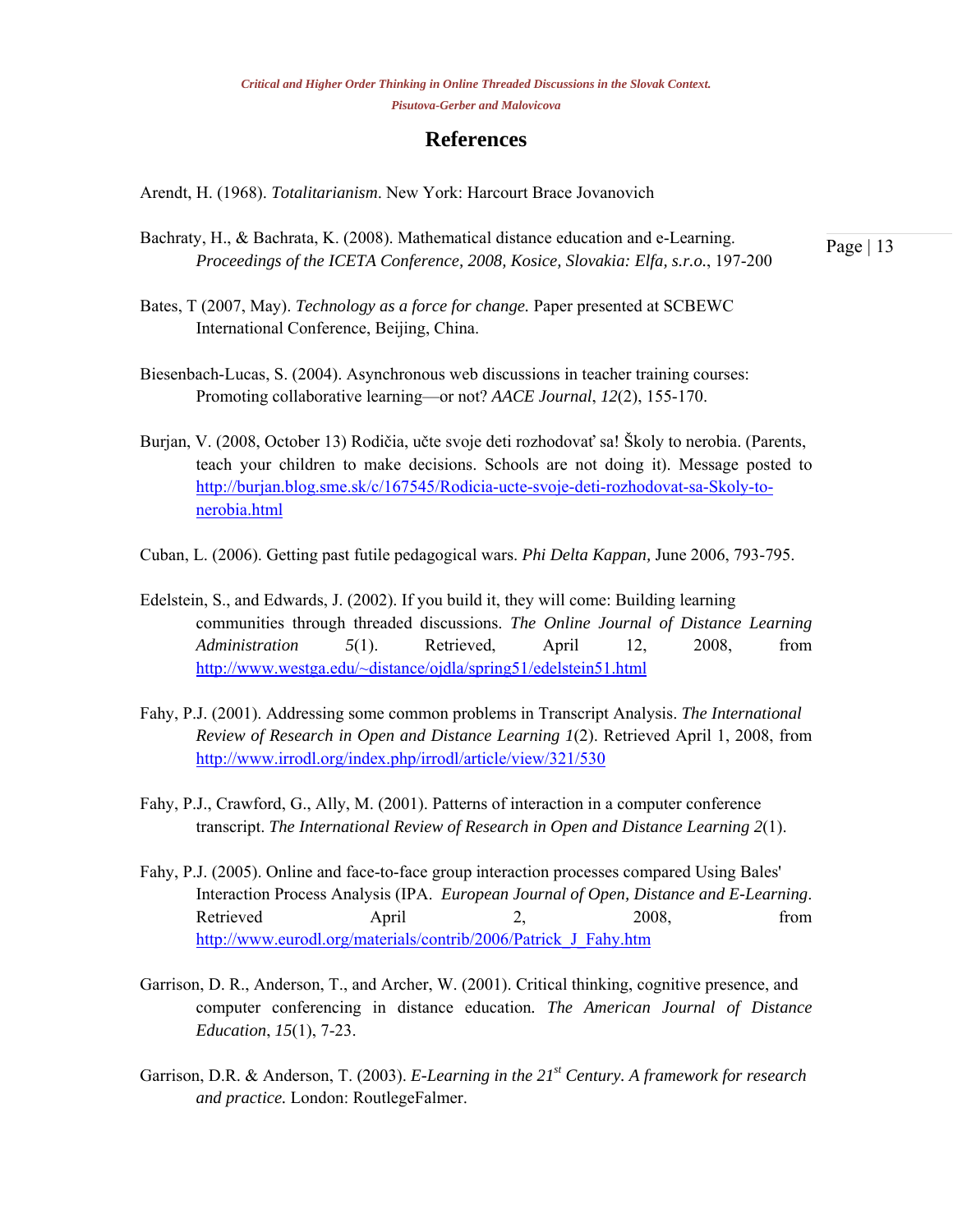Garvin, D.A. (1994). Building a learning organization. *Business Credit*, *96*(1), 19-28.

Horakova, J. (2008) *V com su zahranicne univerzity lepsie? (What are foreign universities better in?)* SME. Retrieved, January 5, 2008, from: [http://www.sme.sk/c/3661043/V-com-su](http://www.sme.sk/c/3661043/V-com-su-zahranicne-univerzity-lepsie.html)[zahranicne-univerzity-lepsie.html](http://www.sme.sk/c/3661043/V-com-su-zahranicne-univerzity-lepsie.html)

- Kaser, M. (2006). Resources for Russian education: Soviet strategies in historical context. *History of Education, 35*(4-5), 561–583.
- Livschiz, A. (2006). Pre-revolutionary in form, Soviet in content? Wartime educational reforms and the postwar quest for normality. *History of Education, 35*(4-5), 541–560.
- Matusova, S. (1997). Democratic values as a challenge for education. *European Education*, *29*(3), 65-77
- Meyer, K.A. (2003). Face-to-face versus threaded Discussions: The role of time and higher-order thinking. *Journal for Asynchronous Learning Networks, 7*(3), 55-65. Retrieved March 22, 2008, from [http://www.sloanc.org/publications/jaln/v7n3/pdf/v7n3\\_meyer](http://www.sloanc.org/publications/jaln/v7n3/pdf/v7n3_meyer)
- Meyer, K.A. (2004). Evaluating online discussions. Four different frames of analysis. *Journal for Asynchronous Learning Networks, 8*(2), 101-114. Retrieved March 20, 2008, from [http://www.sloan-c.org/publications/jaln/v8n2/pdf/v8n2\\_meyer](http://www.sloan-c.org/publications/jaln/v8n2/pdf/v8n2_meyer)
- Nejedly T. (2008). Elitne vysoke skoly? Studentom staci titul. (Elitarian universities? For students degree is enough). *Hospodarske noviny.* Retrieved on October 19, 2008, from [http://www.governance.sk](http://www.governance.sk/).
- Ozvoldova, M. (2002). Je e-learning perspektivne vzdelavanie na Slovensku? Is e-Learning perspective form of education in Slovakia? In *E-LEARN, 2002 – Proceedings of the Conference, Zilina, Slovakia: University of Zilina*, 10-17.
- Palloff, R.M. & Pratt, K. (2003). *The virtual student. A profile and guide to working with online learners*. San Francisco, CA: Jossey-Bass.
- Pisutova, K. (2003) *Online learning in Slovakia: Titanic or Noah's Ark?* Unpublished master's thesis, University of British Columbia, Vancouver, Canada.
- Rogoff, B., Paradise,R., Arauz, R. M.. Correa-Ch´avez, M., & Angelillo C. (2003). Firsthand learning through Internet participation. *Annual Review Psychology*, *54*, 175–203.
- Rourke, L., Anderson, T., Garrison, D. R., & Archer, W. (2001). Methodological issues in the content analysis of computer conference transcripts*. International Journal of Artificial Intelligence in Education, 12*, 8-22. Retrieved December 14, 2007, from [http://aied.inf.ed.ac.uk/members01/archive/vol\\_12/rourke/full.html](http://aied.inf.ed.ac.uk/members01/archive/vol_12/rourke/full.html)